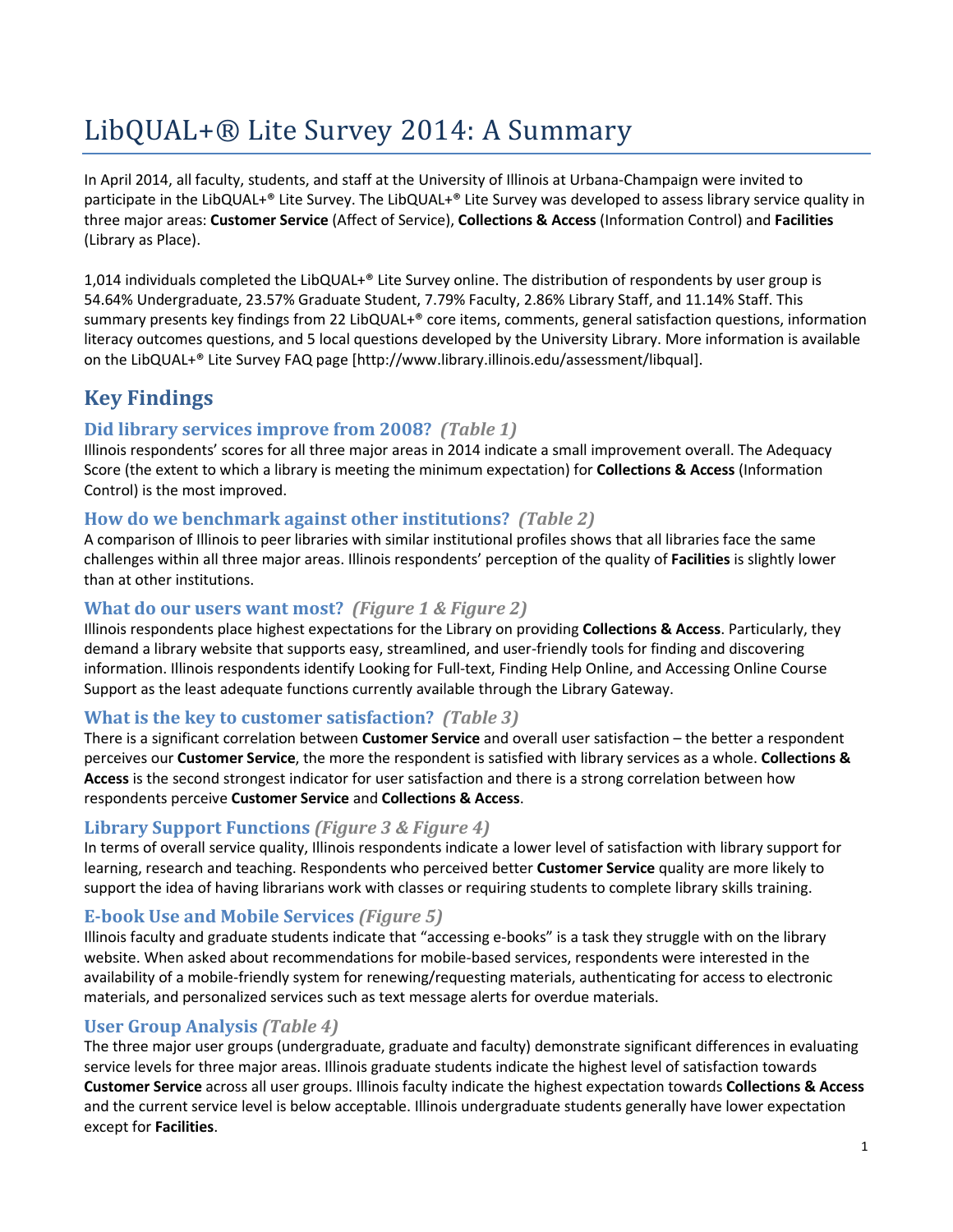## **Table 1 Compare UIUC LibQUAL+® scores and percentile ranks (2008 & 2014)**

|                                           |                    | 2008 percentile**  | 2014 percentile |
|-------------------------------------------|--------------------|--------------------|-----------------|
| Overall*                                  | <b>Perceived</b>   | 7.07 59            | 7.14 61         |
|                                           | <b>Adequacy</b>    | 0.3454             | 0.8860          |
|                                           | <b>Superiority</b> | $-0.8554$          | $-0.5956$       |
| <b>Customer</b><br><b>Service</b>         | <b>Perceived</b>   | 7.22 <sub>52</sub> | 7.30 42         |
|                                           | <b>Adequacy</b>    | 0.5253             | 0.9760          |
|                                           | <b>Superiority</b> | $-0.6749$          | $-0.4146$       |
| <b>Collections &amp;</b><br><b>Access</b> | <b>Perceived</b>   | 7.1548             | 7.15 50         |
|                                           | <b>Adequacy</b>    | 0.0638             | 0.8363          |
|                                           | <b>Superiority</b> | $-1.0746$          | $-0.64$ 60      |
| <b>Facilities</b>                         | <b>Perceived</b>   | 6.5938             | 6.88 47         |
|                                           | <b>Adequacy</b>    | 0.5656             | 0.8758          |
|                                           | <b>Superiority</b> | $-0.7554$          | $-0.7250$       |

\* Perceived scores were derived from how participants rate their current perception of library services on a scale of 1-9. Adequacy (Service Adequacy) is the gap score indicating the extent to which the Library is meeting the minimum expectations of our users [Adequacy = Perceived – Minimum]. Superiority (Service Superiority) is the gap score indicating the extent to which the Library is exceeding the desired expectation of our users [Superiority = Perceived – Desired]. A negative Superiority score indicates that our users' desired level of service quality is not met.

\*\* Percentile ranks (1 thru 99) indicate how an institution stacks up among all institutions that have conducted LibQUAL+®. For example, the percentile rank for the UIUC Perceived score is 61 (based on the raw score of 7.14) in 2014. That means the average UIUC Perceived score is higher than 61% of LibQUAL+® participants from all institutions.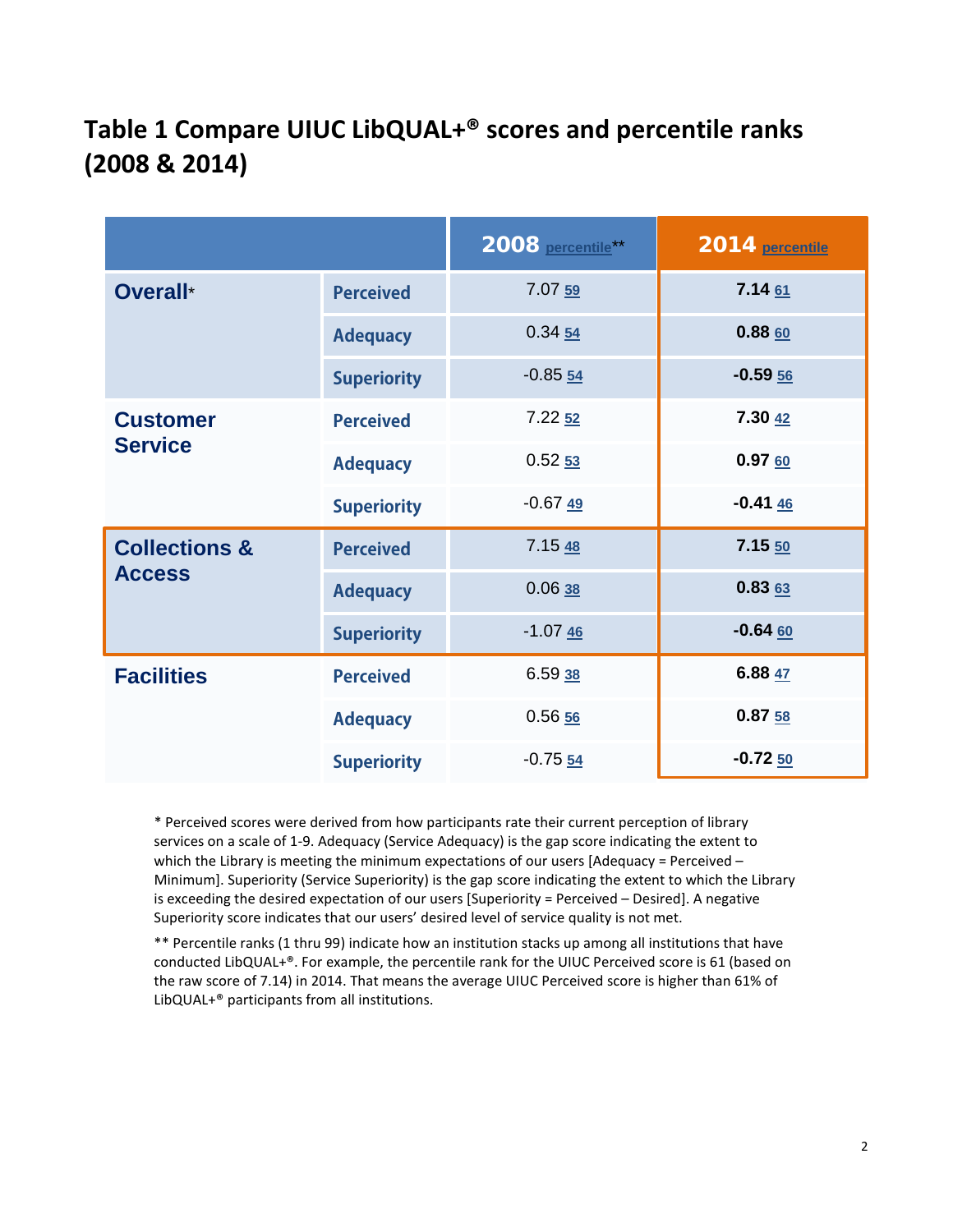## **Table 2 Compare UIUC LibQUAL+® Lite scores with two peer institutions**

|                                           |                    | <b>UIUC</b><br>percentile | <b>X Library</b> *<br>percentile | Y Library*<br>percentile |
|-------------------------------------------|--------------------|---------------------------|----------------------------------|--------------------------|
| <b>Overall</b>                            | <b>Perceived</b>   | 7.1461                    | 7.2061                           | 7.46 68                  |
|                                           | <b>Adequacy</b>    | 0.8860                    | 0.81 <sub>59</sub>               | 0.8459                   |
|                                           | <b>Superiority</b> | $-0.5956$                 | $-0.5757$                        | $-0.3861$                |
| <b>Customer</b><br><b>Service</b>         | <b>Perceived</b>   | 7.30 42                   | 7.26 42                          | 7.71 60                  |
|                                           | <b>Adequacy</b>    | 0.9760                    | 0.8560                           | 0.9960                   |
|                                           | <b>Superiority</b> | $-0.4146$                 | $-0.4746$                        | $-0.1556$                |
| <b>Collections &amp;</b><br><b>Access</b> | <b>Perceived</b>   | $7.15 \underline{50}$     | 7.28 <sub>50</sub>               | 7.43 60                  |
|                                           | <b>Adequacy</b>    | 0.8363                    | 0.6055                           | 0.7063                   |
|                                           | <b>Superiority</b> | $-0.64$ 60                | $-0.7851$                        | $-0.5460$                |
| <b>Facilities</b>                         | <b>Perceived</b>   | 6.88 $47$                 | 6.9747                           | 7.12 <sub>60</sub>       |
|                                           | <b>Adequacy</b>    | 0.8758                    | 1.16 69                          | 0.8858                   |
|                                           | <b>Superiority</b> | $-0.7250$                 | $-0.3760$                        | $-0.44$ 60               |

\* X Library and Y Library serve two public, research universities (very high research acitvity) with a land-grant mission. Both libraries have a study population of more than 40,000. Both libraries conducted the LibQUAL+® Lite survey in 2013. X Library had 1,661 participants and the Y Library had 3,186 participants.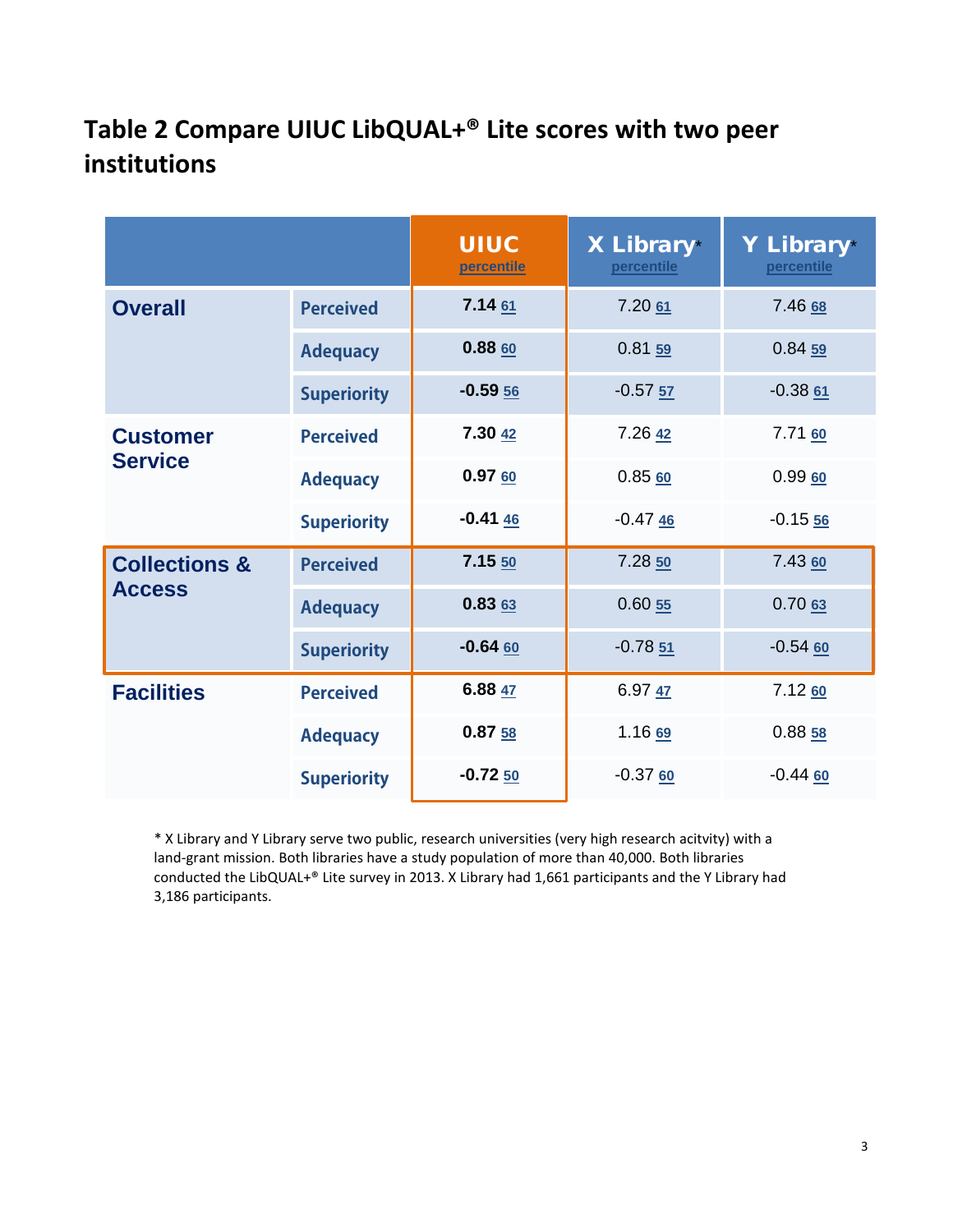

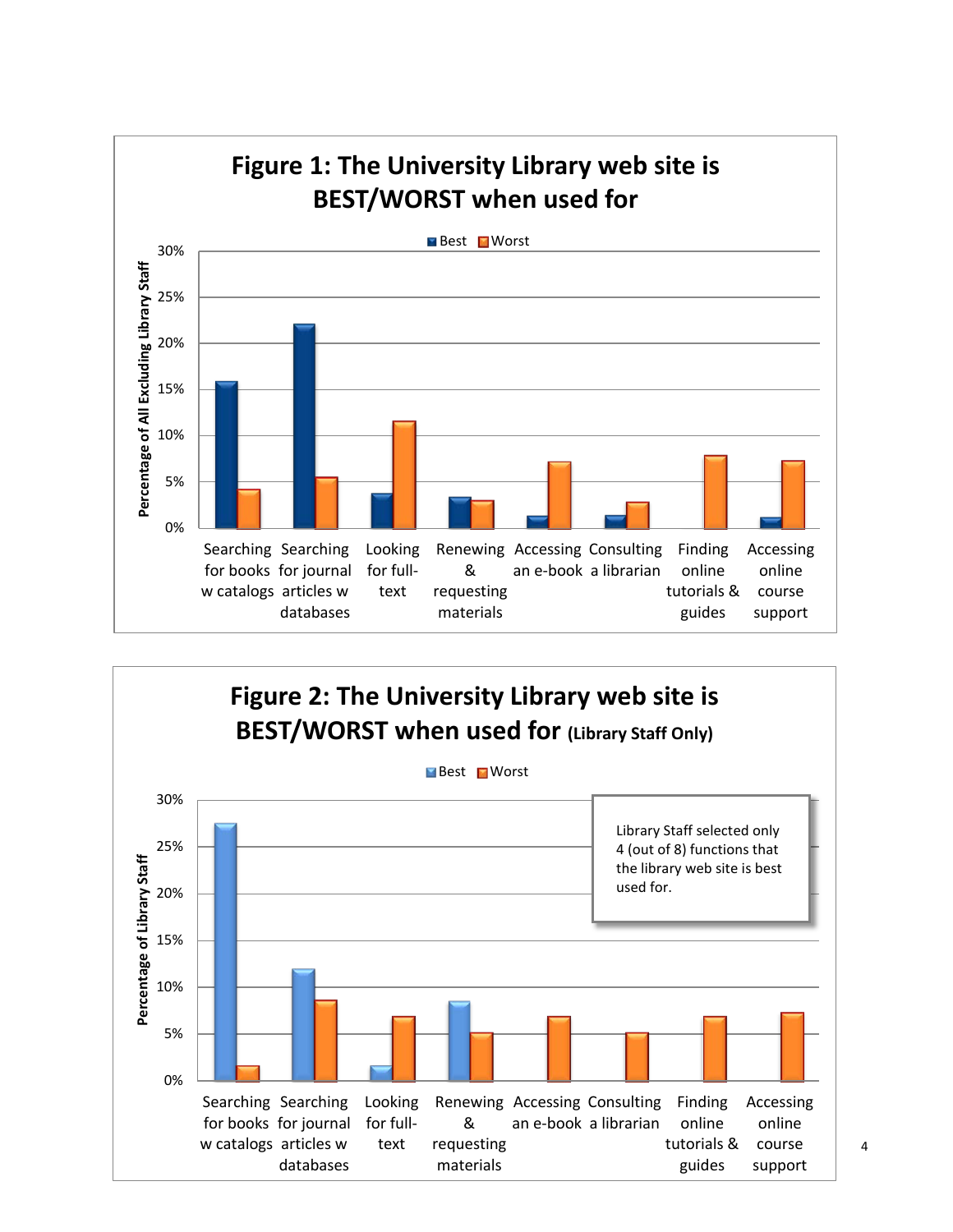

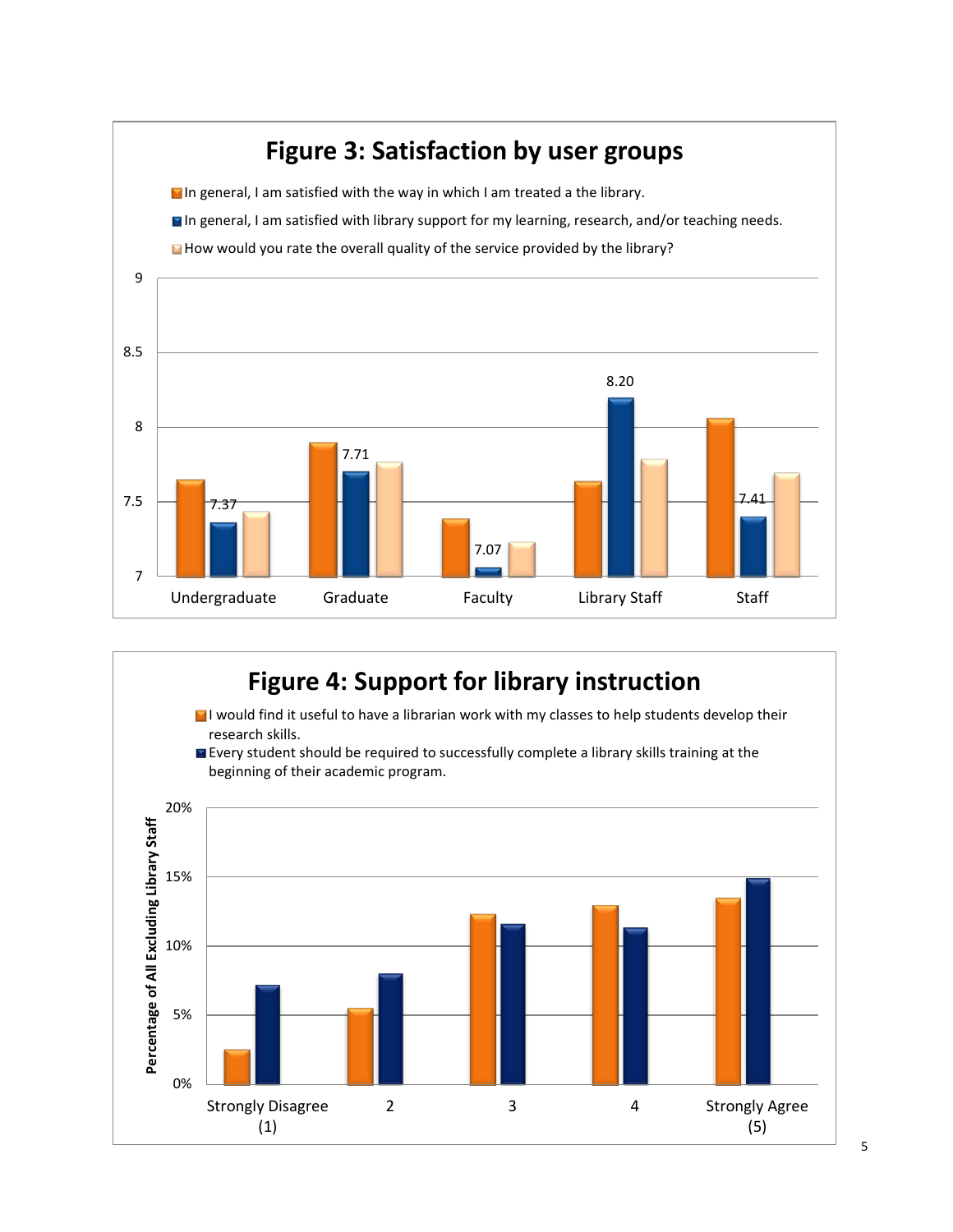### **Table 3: Selected user comments by major areas**

420 Illinois respondents (41% of 1,014 completed surveys) contributed comments. This table presents only a selection of comments and personal identifiers have been removed to protect participant privacy.

|                                           | <b>Comments</b> (Status, Discipline)                                                                                                                                                                                                                                                                                                                                                                                                                                                                                                                                                                                                                                                                                                                                              |  |  |  |
|-------------------------------------------|-----------------------------------------------------------------------------------------------------------------------------------------------------------------------------------------------------------------------------------------------------------------------------------------------------------------------------------------------------------------------------------------------------------------------------------------------------------------------------------------------------------------------------------------------------------------------------------------------------------------------------------------------------------------------------------------------------------------------------------------------------------------------------------|--|--|--|
| <b>Overall</b>                            | "The staff are usually very nice and knowledgeable, and if they don't know where<br>something is they can point you to someone who does. I love having such a huge<br>library, and especially being able to borrow books through i-Share and Interlibrary<br>loan. "(Undergrad, Humanities)<br>"UIUC has the best University library I have ever used, particularly in terms of expert<br>assistance." (Faculty, Chemical / Physical / Mathematical Sciences)                                                                                                                                                                                                                                                                                                                     |  |  |  |
| <b>Customer</b><br><b>Service</b>         | "I would like to improve my interactions with research assistants." (Undergrad,<br>Undecided/General Studies)<br>"I find it difficult to find an actual librarian with which to speak. Graduate students<br>are helpful with easier stuff, but often the stuff I can't find needs more expertise.<br>Requests get passed back and are sometimes answered." (Faculty, Unknown<br>Discipline)<br>"I LOVE the chat function on the Main Library's web page. Colleagues who are<br>taking care of this service are extremely helpful: patient, courteous, and very<br>knowledgeable." (Faculty, Humanities)                                                                                                                                                                           |  |  |  |
| <b>Collections &amp;</b><br><b>Access</b> | "There are plenty of resources at the students' disposal, but researching online using<br>the website can be tough for those with little experience." (Undergraduate,<br>Engineering/Computer Science)<br>"While I appreciate that the UIUC stays up to date with technological innovations<br>such as e-books, online journal access, and pdf downloads, I hope that the pdf<br>downloads increase. I also appreciate that the UIUC continues to have hard-copy<br>books, as I use these just as much as online sources." (Graduate, Education)<br>"I hate it that when you click for electronic access to a journal a new window opens<br>and you have to click AGAIN on the exact same page to get to the journal." (Faculty,<br>Chemical / Physical / Mathematical Sciences)" |  |  |  |
| <b>Facilities</b>                         | "There needs to be more space for students to gather and study." (Undergraduate,<br>Life/Health Sciences)<br>"Better bookshelves, it is a little scary when walking into main stacks." (Graduate,<br><b>Business)</b><br>"The library needs to have more space for the students, need to be cleaner"<br>(Faculty, Humanities)                                                                                                                                                                                                                                                                                                                                                                                                                                                     |  |  |  |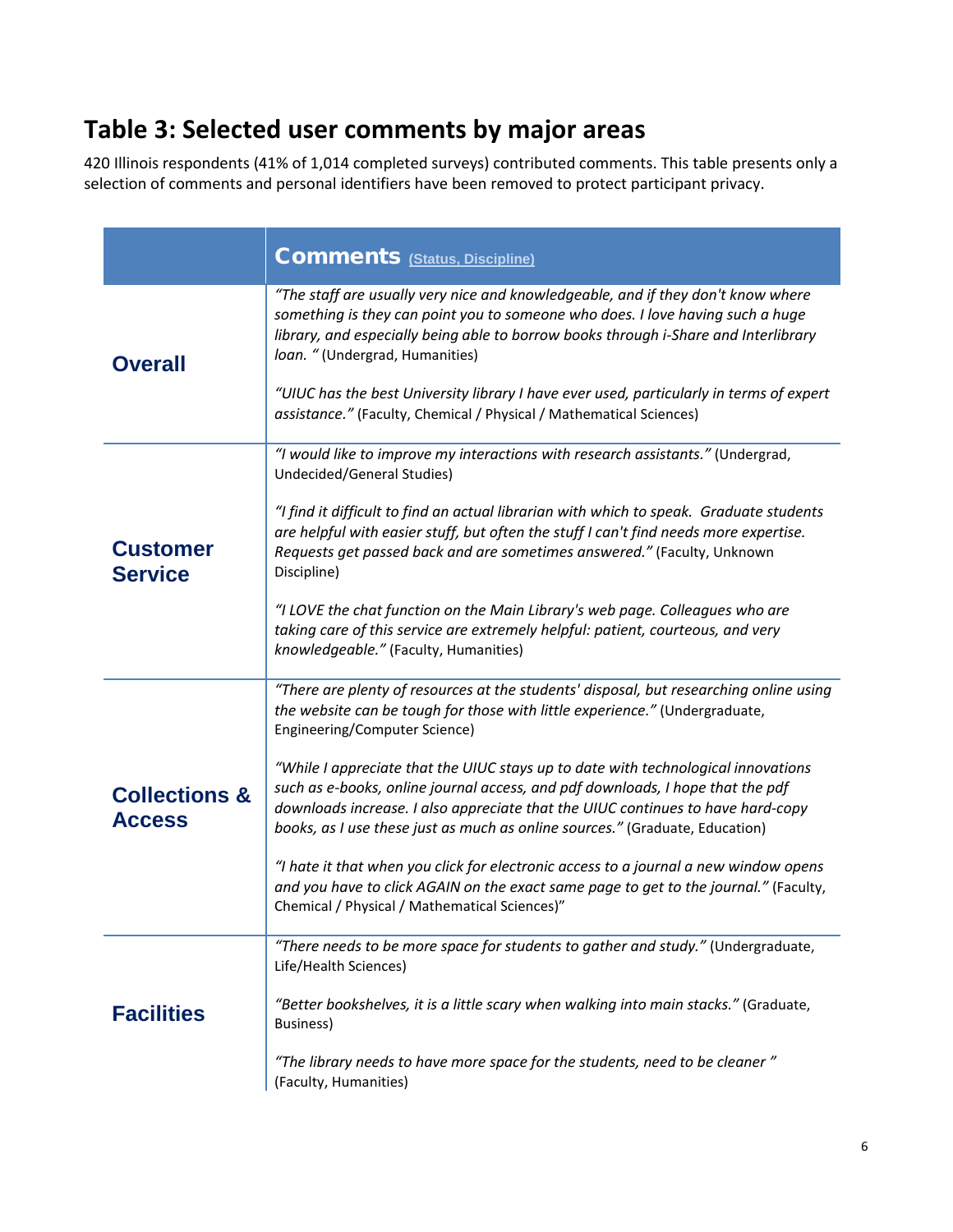